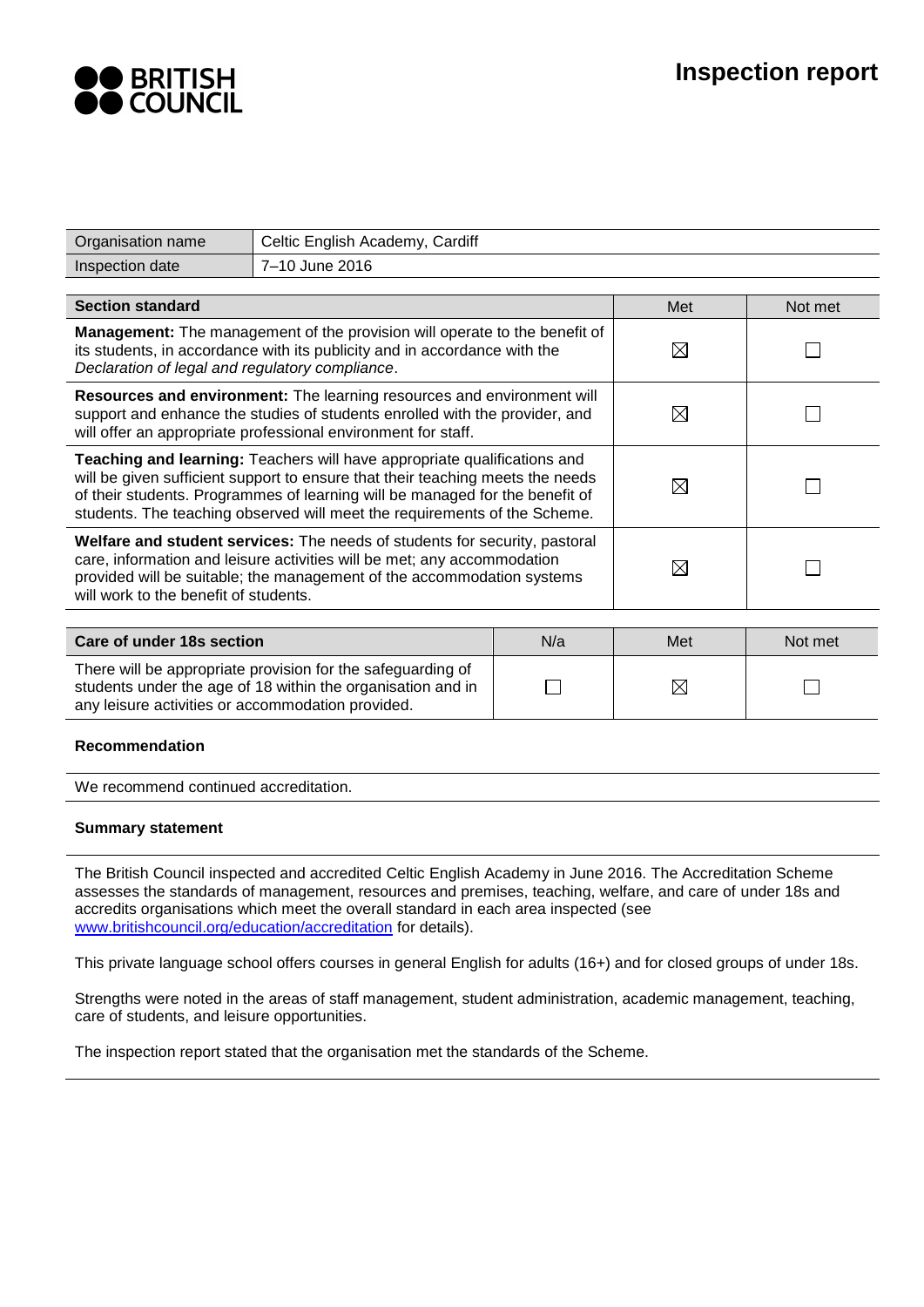# **Organisation profile**

| <b>Inspection history</b>                                            | <b>Dates/details</b> |
|----------------------------------------------------------------------|----------------------|
| First inspection                                                     | 2008                 |
| Last full inspection                                                 | May 2012             |
| Subsequent spot check (if applicable)                                | August 2014          |
| Subsequent supplementary check (if applicable)                       | N/a                  |
| Subsequent interim visit (if applicable)                             | June 2013            |
| <b>Current accreditation status</b>                                  | Accredited           |
| Other related non-accredited activities (in brief) at this<br>centre | N/a                  |
| Other related accredited schools/centres/affiliates                  | N/a                  |
| Other related non-accredited schools/centres/affiliates              | N/a                  |

## **Private sector**

| Date of foundation             | 2005                                                                                                                 |
|--------------------------------|----------------------------------------------------------------------------------------------------------------------|
| Ownership                      | Cardiff Language School Ltd. trading as Celtic English Academy<br>Private limited company<br>Company number: 5627292 |
| Other accreditation/inspection | <b>ISI</b>                                                                                                           |

## **Premises profile**

| <b>PIGINISES DI ONG</b>             |                                                                                                                                                                                                                                                                                                                                                                                                                                                                                                                                                                                      |
|-------------------------------------|--------------------------------------------------------------------------------------------------------------------------------------------------------------------------------------------------------------------------------------------------------------------------------------------------------------------------------------------------------------------------------------------------------------------------------------------------------------------------------------------------------------------------------------------------------------------------------------|
| Address of main site                | Celtic English Academy, 18 Park Grove, Cathays, Cardiff CF10 3BN                                                                                                                                                                                                                                                                                                                                                                                                                                                                                                                     |
| Details of any additional sites in  | N/a                                                                                                                                                                                                                                                                                                                                                                                                                                                                                                                                                                                  |
| use at the time of the inspection   |                                                                                                                                                                                                                                                                                                                                                                                                                                                                                                                                                                                      |
| Details of any additional sites not | N/a                                                                                                                                                                                                                                                                                                                                                                                                                                                                                                                                                                                  |
| in use at the time of the           |                                                                                                                                                                                                                                                                                                                                                                                                                                                                                                                                                                                      |
| inspection                          |                                                                                                                                                                                                                                                                                                                                                                                                                                                                                                                                                                                      |
| Profile of sites visited            | The school occupies three houses, numbers 18, 14 and 12 Park Grove,<br>situated in a central position in the city, with easy access to transport and<br>shopping centres. Number 18 comprises four storeys, including a semi-<br>basement, whilst the other two are three-storey houses. Each house has its<br>own entrance. The entrance to number 18 is monitored by reception staff and<br>the other two entrances are protected by key pads.                                                                                                                                     |
|                                     | The reception area, offices and teachers' workrooms are located at 18 Park<br>Grove, which houses the management and administration of the school as well<br>as nine classrooms of different sizes. Number 14 consists of six classrooms, a<br>student lounge and an IT room. Number 12 houses a further six classrooms, a<br>student lounge and storage rooms. Numbers 12 and 14, whilst self contained,<br>form two halves of the same building, in semi-detached style.<br>All three buildings are in close proximity and no difficulty is encountered in<br>moving between them. |

| <b>Student profile</b>                                                       | At inspection | In peak week: July<br>(organisation's estimate) |  |
|------------------------------------------------------------------------------|---------------|-------------------------------------------------|--|
| Of all international students, approximate percentage<br>on ELT/ESOL courses | 100%          | 100%                                            |  |
| <b>ELT/ESOL students (eligible courses)</b>                                  | At inspection | In peak week                                    |  |
| Full-time ELT (15+ hours per week) 18 years and over                         | 134           | 190                                             |  |
| Full-time ELT (15+ hours per week) aged 16-17 years                          | 3             | 14                                              |  |
| Full-time ELT (15+ hours per week) aged under 16                             | 0             | 20                                              |  |
| Part-time ELT aged 18 years and over                                         | 0             | 0                                               |  |
| Part-time ELT aged 16-17 years                                               | 0             | 0                                               |  |
| Part-time ELT aged under 16 years                                            | 0             | $\Omega$                                        |  |
| <b>Overall total ELT/ESOL students shown above</b>                           | 137           | 224                                             |  |
| Minimum age                                                                  | 16            | 12                                              |  |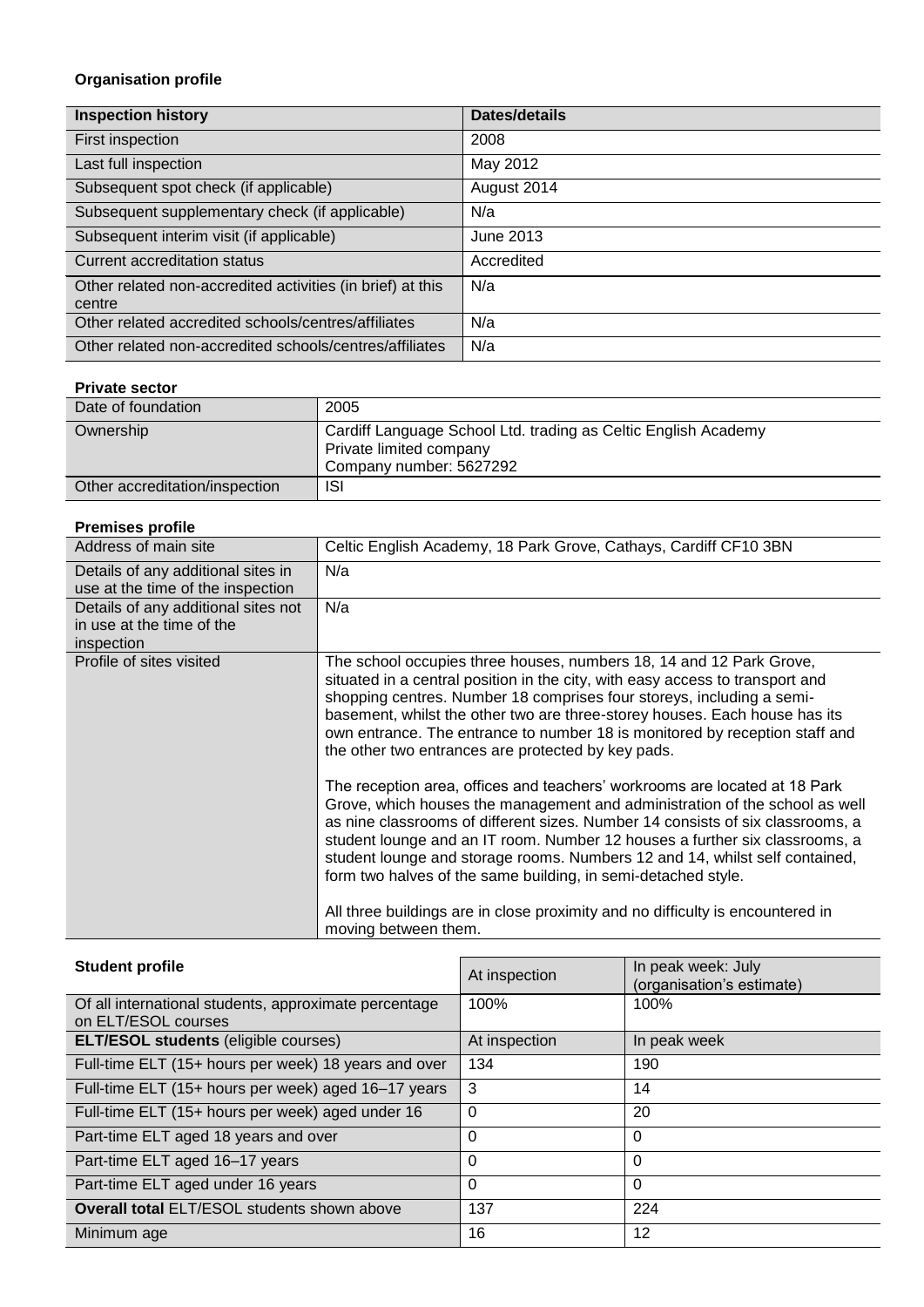| Typical age range                          | $16 - 40$                                                                 | $16 - 40$                                                                                       |
|--------------------------------------------|---------------------------------------------------------------------------|-------------------------------------------------------------------------------------------------|
| Typical length of stay                     | 19 weeks                                                                  | 11 weeks                                                                                        |
| <b>Predominant nationalities</b>           | Saudi Arabian,<br>Japanese, Kuwaiti,<br>South Korean,<br>Turkish, Spanish | Saudi Arabian, Spanish, Italian,<br>Japanese, Russian, German,<br>Turkish, South Korean, French |
| Number on PBS Tier 4 General student visas |                                                                           | 9                                                                                               |
| Number on PBS Tier 4 child visas           | 0                                                                         | 0                                                                                               |
| Number on short-term study visas           | 102                                                                       | -91                                                                                             |

| <b>Staff profile</b>                             | At inspection | In peak week<br>(organisation's estimate) |
|--------------------------------------------------|---------------|-------------------------------------------|
| Total number of teachers on eligible ELT courses | 20            | 30                                        |
| Number teaching ELT under 10 hours/week          |               |                                           |
| Number teaching ELT 10-19 hours/week             |               |                                           |
| Number teaching ELT 20 hours and over/week       | 14            |                                           |
| Total number of administrative/ancillary staff   | 14            |                                           |

# **Academic staff qualifications to teach ELT/ESOL**

| Profile in week of inspection                                                   |                          |
|---------------------------------------------------------------------------------|--------------------------|
| Professional qualifications                                                     | Total number of teachers |
| Diploma-level ELT/TESOL qualification (TEFLQ)                                   | 7                        |
| Certificate-level ELT/TESOL qualification (TEFLI)                               | 14                       |
| Holding specialist qualifications only (specify)                                | 0                        |
| <b>YL</b> initiated                                                             | 0                        |
| Qualified teacher status only (QTS)                                             | 0                        |
| Rationale(s) required for teachers without appropriate ELT/TESOL qualifications | -1                       |
| <b>Total</b>                                                                    | 22                       |

These figures include the academic manager(s)

## **Comments**

The figures above include two academic management staff who teach regularly, but were not teaching at the time of the inspection.

## **Course profile**

| <b>Eligible activities</b>                                                | Year round  |             | Vacation    |      | Other - N/a |      |
|---------------------------------------------------------------------------|-------------|-------------|-------------|------|-------------|------|
|                                                                           | Run         | Seen        | <b>Run</b>  | Seen | <b>Run</b>  | Seen |
| General ELT for adults                                                    | $\boxtimes$ | $\boxtimes$ |             |      |             |      |
| General ELT for juniors (under 18)                                        |             |             | $\boxtimes$ |      |             |      |
| English for academic purposes<br>(excludes IELTS preparation)             |             |             | L           |      |             |      |
| English for specific purposes (includes<br><b>English for Executives)</b> |             |             |             |      |             |      |
| Teacher development<br>(excludes award-bearing courses)                   |             |             |             |      |             |      |
| ESOL skills for life/for citizenship                                      |             |             |             |      |             |      |
| Other                                                                     |             |             |             |      |             |      |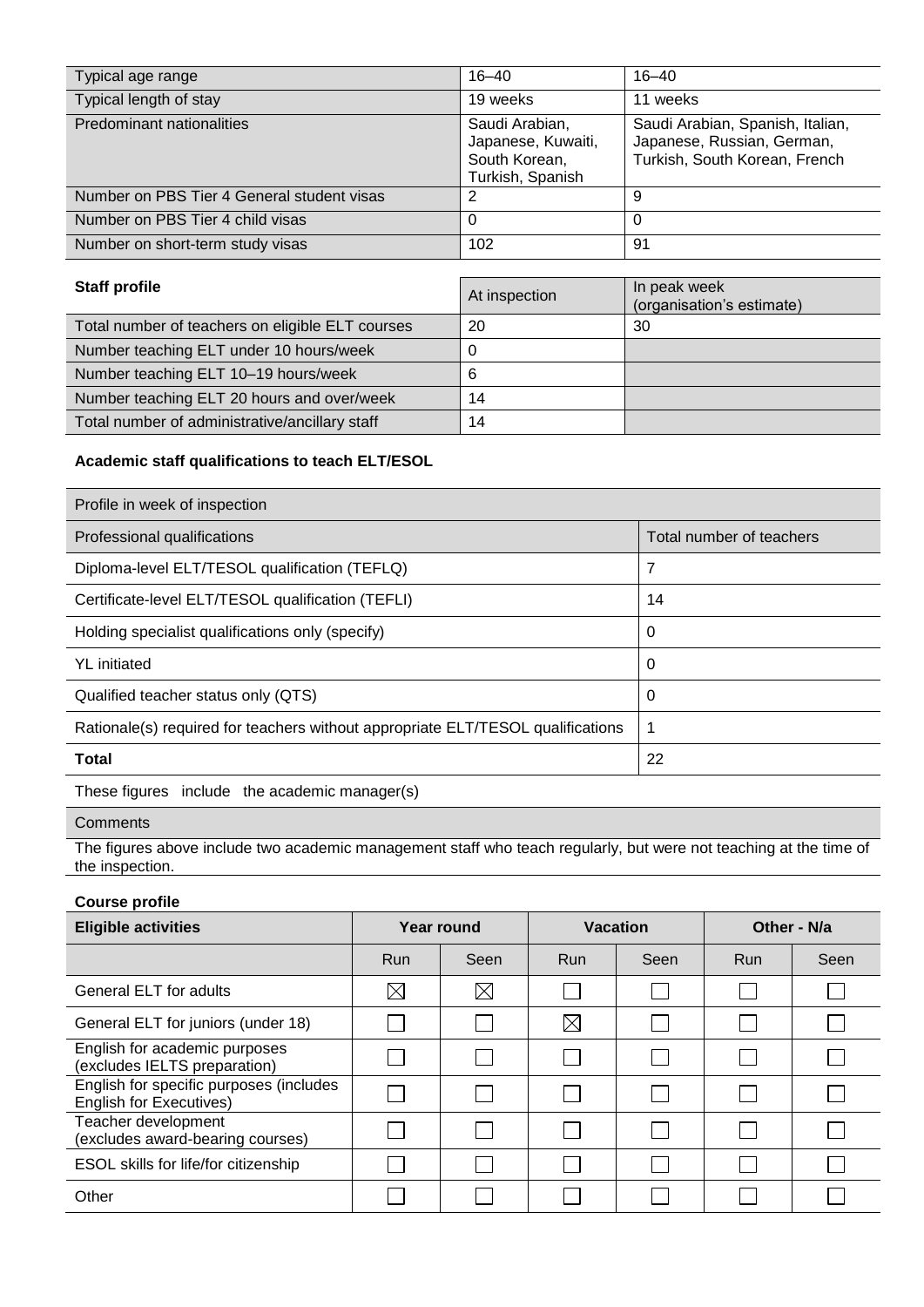The general ELT course for adults includes IELTS preparation classes. Students aged 16 and 17 are enrolled on adult courses.

Courses run in the morning (08.45-12.00), at lunchtime (12.30-14.00) and in the afternoon (14.15-17.30). By taking one course only, or combining two courses, students can follow a programme of 15, 21 or 30 hours a week.

Junior courses were run in the past year for three groups of 14–17 year olds. A residential junior summer programme, with individual enrolment, for 12–17 year olds was offered. The junior summer programme is not being run in 2016.

The school runs classes for women only and at the time of the inspection four such classes were running.

| <b>Accommodation profile</b>                                                            |        |              |  |  |  |
|-----------------------------------------------------------------------------------------|--------|--------------|--|--|--|
| Number of students in each at the time of inspection (all students on eligible courses) |        |              |  |  |  |
| Types of accommodation                                                                  | Adults | Under 18s    |  |  |  |
| Arranged by provider/agency                                                             |        |              |  |  |  |
| Homestay                                                                                | 51     | 1            |  |  |  |
| Private home                                                                            | 0      | 0            |  |  |  |
| Home tuition                                                                            | 0      | 0            |  |  |  |
| Residential                                                                             | 30     | 0            |  |  |  |
| Hotel/guesthouse                                                                        | 0      | 0            |  |  |  |
| Independent self-catering e.g. flats, bedsits, student houses                           | 0      | 0            |  |  |  |
| Arranged by student/family/guardian                                                     |        |              |  |  |  |
| Staying with own family                                                                 | 0      | 2            |  |  |  |
| Staying in privately rented rooms/flats                                                 | 53     | 0            |  |  |  |
|                                                                                         |        |              |  |  |  |
| <b>Overall totals adults/under 18s</b>                                                  | 134    | $\mathbf{3}$ |  |  |  |
| Overall total adults + under 18s<br>137                                                 |        |              |  |  |  |

## **Introduction**

Celtic English Academy has undergone significant changes since previous inspections. The school is now fully established at its permanent premises in Park Grove and does not use any other premises in the city. The building work undertaken to refurbish the most recent acquisition, 12 Park Grove, is complete and all three buildings are in regular use. At the time of the inspection, 12 Park Grove was being used primarily for women-only classes, providing them with a teaching base somewhat separate and independent from the rest of the school, yet adjacent to it.

The school has changed its name from Celtic School of English to Celtic English Academy and this is now used in all publicity material and correspondence.

A new staffing structure was in the process of being implemented at the time of the inspection. The two directors of the school have stepped down from their posts and continue their relationship with the school with the role of trustees. The ownership has not changed and is in the hands of the two trustees. Senior management is now in the hands of two staff members, each with clearly defined areas of responsibility: the chief operating officer (COO) and the chief executive officer (CEO). The COO has responsibility for teaching/learning and student services whilst the CEO has responsibility for finance, marketing and business development.

The academic management team, which reports to the COO, has been reduced in size and comprises a director of studies and an assistant director of studies, supported by four senior teachers.

The inspection took place over three and a half days, with two inspectors. Meetings were held with: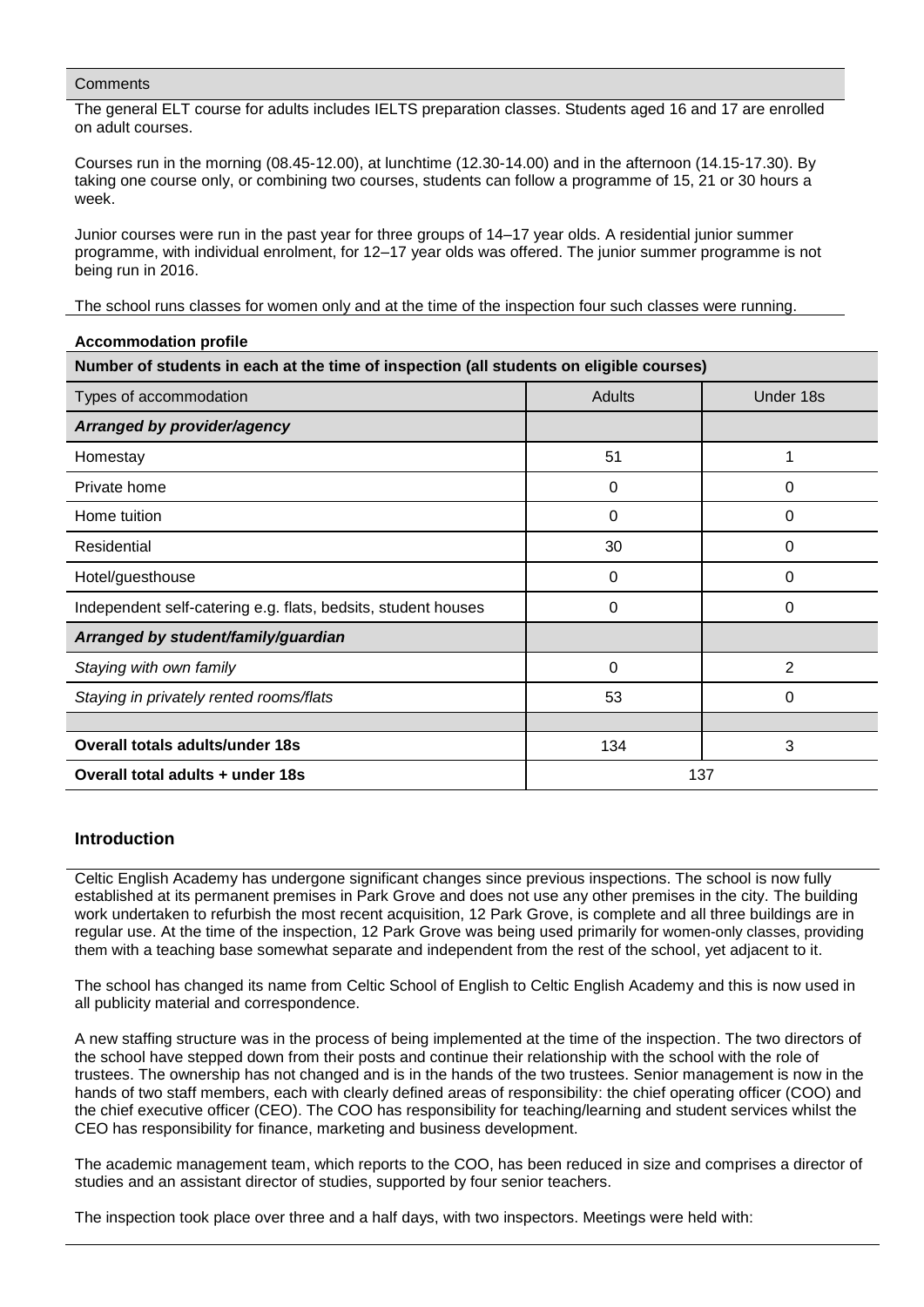the trustees the chief operating officer the chief executive officer the director of studies the assistant director of studies the operations manager the operations manager (designate) the marketing manager the finance manager the student services officer the health and safety officer the student services assistant the business development manager the student engagement assistant.

The inspectors also held meetings with a group of teachers and two groups of students (one adults and one under 18s). One inspector visited three homestays and a student residence. All staff teaching at the time of the inspection were observed.

## **Management**

#### **Legal and statutory regulations**

| Criteria                     | See<br>comments |
|------------------------------|-----------------|
| M1 Declaration of compliance | $\boxtimes$     |
| Comments                     |                 |

M1 The items sampled were satisfactory.

## **Staff management**

| Criteria                        | Not met | Met         | Strength    | See<br>comments | N/a |
|---------------------------------|---------|-------------|-------------|-----------------|-----|
| M2 Management structure         |         | $\boxtimes$ | $\boxtimes$ | $\boxtimes$     |     |
| M3 Duties specified             |         | $\boxtimes$ | N/a         | ⊠               |     |
| M4 Communication channels       |         | $\boxtimes$ | $\boxtimes$ | ⊠               |     |
| M5 Human resources policies     |         | $\boxtimes$ |             |                 |     |
| M6 Qualifications verified      |         | $\boxtimes$ | N/a         | $\boxtimes$     |     |
| M7 Induction procedures         |         | $\boxtimes$ | $\boxtimes$ | ⊠               |     |
| M8 Monitoring staff performance |         | $\boxtimes$ |             | ⊠               |     |
| M9 Professional development     |         | $\boxtimes$ | $\boxtimes$ | ⊠               |     |
|                                 |         |             |             |                 |     |

#### **Comments**

M2 The management structure is clear and transparent. Lines of responsibility are made known to staff and students and are set out in an organogram which is incorporated into handbooks. Several new posts have been created in a recent reorganisation which is being implemented. Newly-appointed staff have been able to shadow the staff they are replacing and continue to receive training for their new roles. The school has ensured continuity of effective management during the reorganisation.

M3 Job descriptions are in place for all management, administrative and teaching staff. Specific school-wide responsibilities, including safeguarding, are included.

M4 Regular staff meetings are held for management/administrative staff and for teaching staff. These take place between four and six times a year. Written records are kept. The school produces a newsletter for staff and also a newsletter for homestay hosts. Staff reported feeling well informed about developments in the school.

M6 Signed photocopies of academic and professional qualifications are held on file. All personnel files are complete in this respect.

M7 Separate induction procedures are used for teaching staff and for management and administrative staff. All staff additionally receive a health and safety induction. Checklists are completed and held in personnel files. The induction procedures are comprehensive and recently-appointed staff reported positively on the value of their induction. M8 The school has a written policy and procedure for appraisal, which apply to all staff. Due to management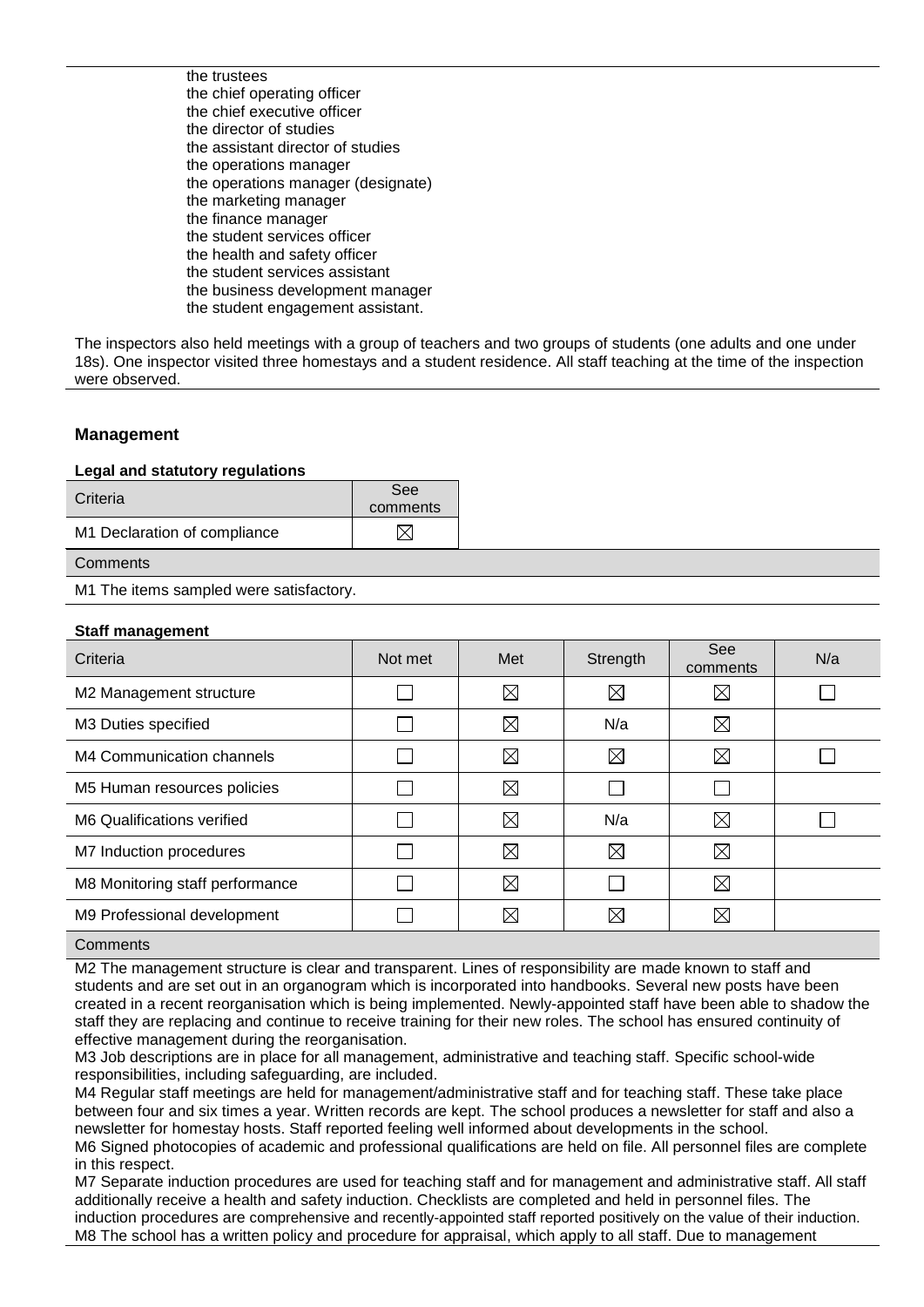reorganisation some appraisals of teaching staff were running behind schedule at the time of the inspection. M9 The school has a written policy for continuing professional development and has a good record of implementation through providing training opportunities for all staff, mainly on an in-house basis, but including attendance at some external events and courses for the upgrading of qualifications. Staff in all areas expressed appreciation of the level of training that they had received. The provision is sensitive to the needs of individual members of staff.

## **Student administration**

| N/a |
|-----|
|     |
|     |
|     |
|     |
|     |
|     |
|     |

#### **Comments**

M10 There are sufficient administrative staff to handle student enquiries and enrolment at all times. At particularly busy times staff from the marketing department are available to provide extra support. Enquiries are dealt with initially in the reception area, and students may be referred to more senior staff who are based in the adjacent consultation room, which is a quieter and more private venue. Students reported positively on the administration. M13 Full details of students' local and home addresses are held. Emergency contact details are on file for every student, with a note of the relationship. Records are held electronically and are available at all times to the school's senior management.

M14 A clear statement of attendance and punctuality policy and procedure is in place and is included in staff and student handbooks. Punctuality rules are firmly applied and attendance registers are completed for each session during the day. Special attention is paid to the attendance records of tier 4 visa students and enhanced reporting procedures are in place for under 18s.

#### **Quality assurance**

| Criteria                                    | Not met | Met         | Strength | See<br>comments | N/a |
|---------------------------------------------|---------|-------------|----------|-----------------|-----|
| M16 Action plan                             |         | $\boxtimes$ | N/a      |                 |     |
| M17 Continuing improvement                  |         | $\boxtimes$ |          |                 |     |
| M <sub>18</sub> Student feedback and action |         | $\boxtimes$ |          | $\boxtimes$     |     |
| M <sub>19</sub> Staff feedback and action   |         | $\boxtimes$ |          | ⊠               |     |
| M20 Complaints and action                   |         | $\boxtimes$ |          |                 |     |
|                                             |         |             |          |                 |     |

**Comments** 

M18 Initial feedback is obtained using an online questionnaire and an individual interview during the first week of a student's stay. End-of-course feedback is obtained by the use of an online questionnaire, but the response rate here is low and the system is under review. Feedback is analysed and summarised and passed on to staff. M19 Staff feedback is obtained through staff meetings and survey questionnaires. There is also a suggestions and feedback box in the teachers' workroom, but it is little used. Much feedback is obtained informally and derives from the close contact that exists between managers and staff.

#### **Publicity**

| Criteria                         | Not met | Met         | Strength | See<br>comments | N/a |
|----------------------------------|---------|-------------|----------|-----------------|-----|
| M21 Accessible accurate language |         | $\boxtimes$ |          |                 |     |
| M22 Realistic expectations       |         | $\boxtimes$ |          |                 |     |
| M23 Course descriptions          |         | $\boxtimes$ |          | $\boxtimes$     |     |
| M24 Course information           |         | $\boxtimes$ | N/a      |                 |     |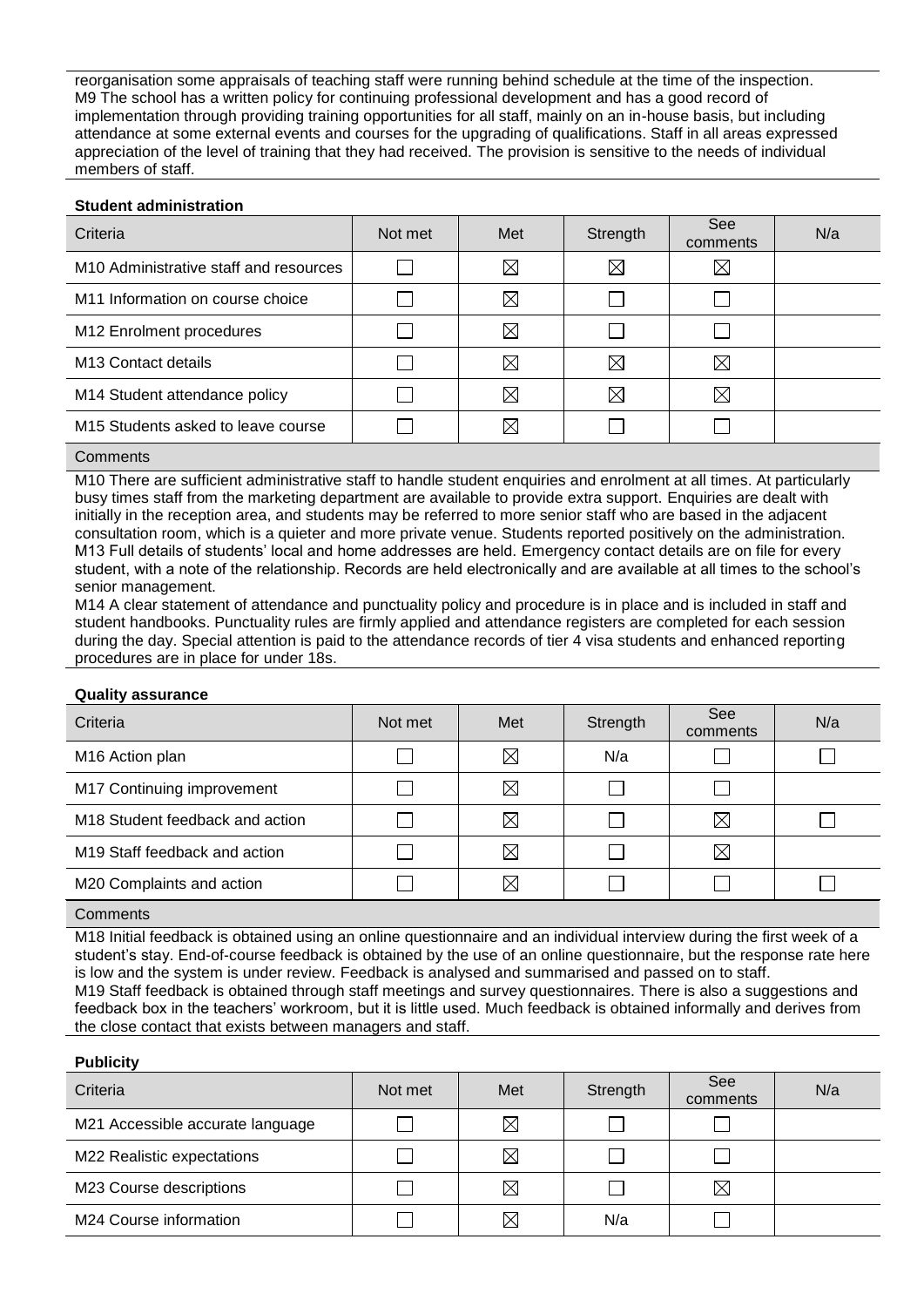| M <sub>25</sub> Costs    |             | $\boxtimes$ |     | $\boxtimes$ |  |
|--------------------------|-------------|-------------|-----|-------------|--|
| M26 Accommodation        |             | $\boxtimes$ |     |             |  |
| M27 Leisure programme    |             | $\boxtimes$ |     |             |  |
| M28 Staff qualifications | $\boxtimes$ |             | N/a | $\boxtimes$ |  |
| M29 Accreditation        |             | ⋉           | N/a |             |  |

Publicity material is well produced and attractively presented with high-quality visual material. It consists of a substantial printed brochure with a fees and dates sheet inserted, a website including the printed prospectus supplemented by additional information, two promotional videos and the use of social media.

M23 Course descriptions are sufficiently detailed but level descriptors using the Common European Framework of Reference alphanumerical system do not provide enough information to be readily understood by prospective students and would benefit from the addition of a brief simplified summary of the CEFR descriptors for each level. M25 The costs of examination entry are only given on the website and not in the printed brochure. M28 The website claims that all teachers have certain specified TEFL qualifications, but this was not the case at the time of the inspection.

## **Management summary**

The provision meets the section standard and exceeds it in some respects. The management operates efficiently to the benefit of students. Staff management is carried out effectively and appropriate quality assurance procedures are in place. Publicity is accurate and provides a fair picture of the school. *Staff management* and *Student administration* are areas of strength.

## **Resources and environment**

#### **Premises and facilities**

| Criteria                             | Not met | Met         | Strength    | See<br>comments | N/a |
|--------------------------------------|---------|-------------|-------------|-----------------|-----|
| R1 Adequate space                    |         | $\boxtimes$ |             |                 |     |
| R2 Condition of premises             |         | $\boxtimes$ |             |                 |     |
| R3 Classrooms and learning areas     |         | $\boxtimes$ |             | $\boxtimes$     |     |
| R4 Student relaxation areas and food |         | $\boxtimes$ | $\boxtimes$ | $\boxtimes$     |     |
| R5 Signage and display               |         | $\boxtimes$ |             | $\boxtimes$     |     |
| R6 Staffroom(s)                      |         | $\boxtimes$ |             | $\boxtimes$     |     |
|                                      |         |             |             |                 |     |

#### **Comments**

R3 Classrooms are of various sizes and configurations but are adequate for the sizes of the classes using them. The furniture is flexible, allowing for differing layouts. There is some extraneous noise from the proximity of a moderately busy railway line, but it is not excessively disruptive and students did not view it as a problem. R4 Well-proportioned and comfortably furnished student common rooms are located in two of the three buildings. Water dispensers and drinks machines are strategically placed. Spring water is free of charge, whilst a nominal charge is made for hot drinks from the machines. Several food and drink outlets are available locally. R5 There is very little signage in evidence, but good display boards are to be found in most rooms, and are well used. R6 The teachers' work area comprises three interconnected rooms in a semi-basement in the main house (18 Park Grove) and houses workstations, storage space and learning resources. There is more than adequate space for the teaching staff but some parts of the work area are rather dark.

#### **Learning resources**

| Criteria                           | Not met | Met         | Strength    | See<br>comments | N/a |
|------------------------------------|---------|-------------|-------------|-----------------|-----|
| R7 Learning materials for students |         | $\boxtimes$ |             |                 |     |
| R8 Resources for teachers          |         | $\boxtimes$ | $\boxtimes$ | $\boxtimes$     |     |
| R9 Educational technology          |         | $\boxtimes$ |             | $\boxtimes$     |     |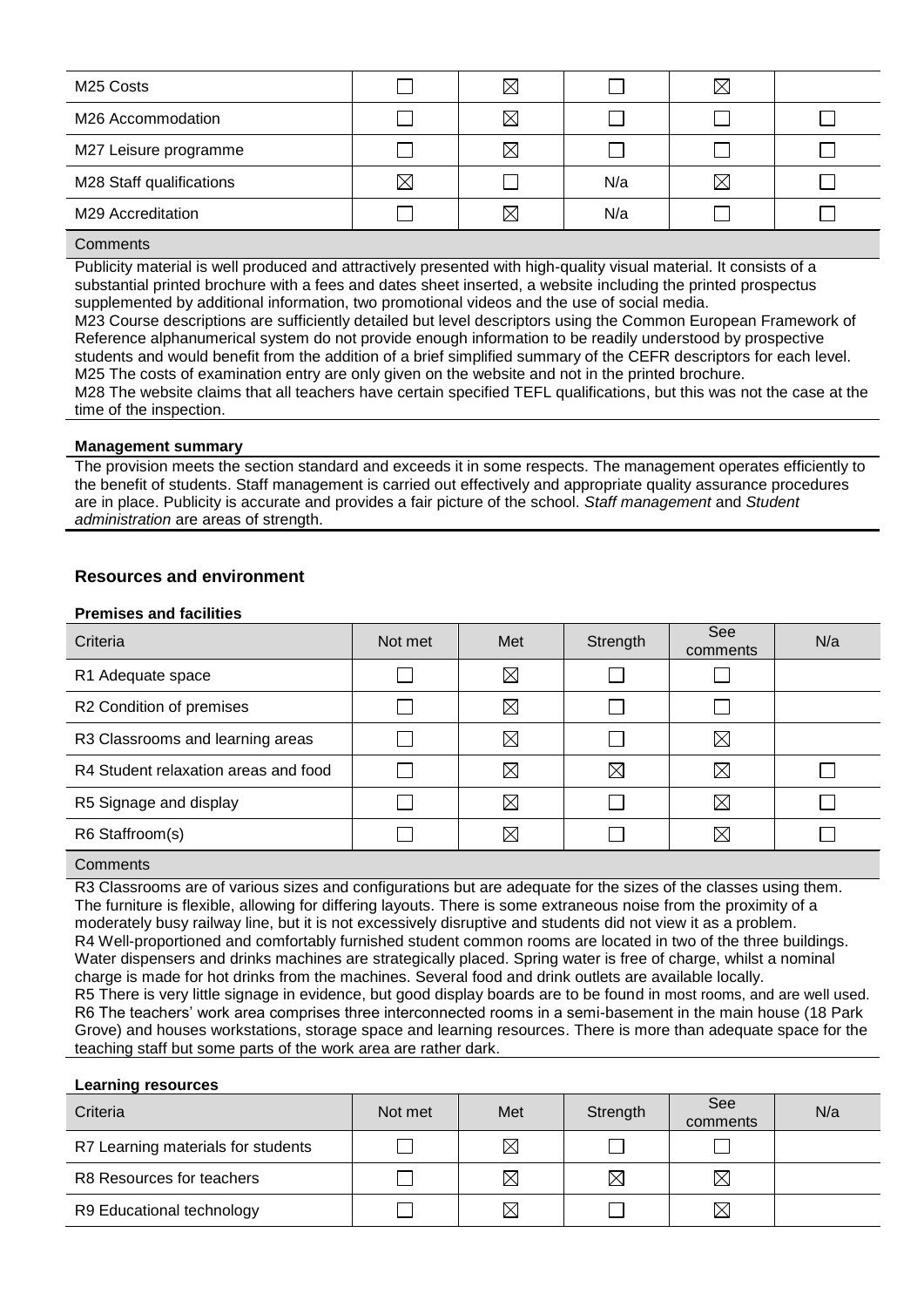| R <sub>10</sub> Self-access facilities |   |  |  |
|----------------------------------------|---|--|--|
| R11 Library/self-access guidance       |   |  |  |
| R12 Review and development             | ⋉ |  |  |
|                                        |   |  |  |

R8 Materials and resources available include a good range of general coursebooks, resource books and supplementary materials including photocopiable materials, class sets of dictionaries and grammar reference and practice books. Two dual-purpose printers/photocopiers are available in the teachers' workrooms. R9 Six computers are located in the teachers' workrooms and eight functioning interactive data projectors with accompanying computers are located in classrooms. Teachers had received appropriate training on the use of technology and on using the data projectors in particular, which they found useful and supportive.

#### **Resources and environment summary**

The provision meets the section standard. The learning resources support the studies of students and the environment is conducive to effective teaching and learning. Staff have the benefit of an appropriate professional environment.

## **Teaching and learning**

## **Academic staff profile**

| Criteria                              | Not met     | Met         | Strength | See<br>comments | N/a |
|---------------------------------------|-------------|-------------|----------|-----------------|-----|
| T1 General education (and rationales) |             | $\boxtimes$ | N/a      |                 |     |
| T2 ELT/TESOL teacher qualifications   | $\boxtimes$ |             |          | ⊠               |     |
| T3 Rationales for teachers            |             | $\boxtimes$ | N/a      | $\boxtimes$     |     |
| T4 Profile of academic manager(s)     |             | $\boxtimes$ |          | $\boxtimes$     |     |
| T5 Rationale for academic manager(s)  |             | $\boxtimes$ | N/a      | ⊠               |     |
|                                       |             |             |          |                 |     |

**Comments** 

T2 One teacher does not have a TEFL qualification which meets Scheme requirements.

T3 A rationale was accepted for the one teacher without a TEFL qualification on the grounds of partial completion of a level 7 TEFL qualification and extensive experience in a range of relevant contexts.

T4 The academic management team comprises one TEFLQ director of studies and one TEFLI assistant director of studies.

T5 A rationale was accepted for the assistant director of studies on the grounds of extensive experience, including academic management experience, and substantial progress towards the completion of a level 7 TEFL qualification.

#### **Academic management**

| Criteria                            | Not met | Met         | Strength    | See<br>comments | N/a |
|-------------------------------------|---------|-------------|-------------|-----------------|-----|
| T6 Deployment of teachers           |         | $\boxtimes$ |             | $\boxtimes$     |     |
| T7 Timetabling                      |         | $\boxtimes$ |             |                 |     |
| T8 Cover for absent teachers        |         | $\boxtimes$ |             |                 |     |
| T9 Continuous enrolment             |         | $\boxtimes$ | $\boxtimes$ | $\bowtie$       |     |
| T10 Formalised support for teachers |         | $\boxtimes$ | $\boxtimes$ | $\boxtimes$     |     |
| T11 Observation and monitoring      |         | $\boxtimes$ | ⋉           | $\boxtimes$     |     |

**Comments** 

T6 Teachers are deployed according to their qualifications, experience, recent training, expressed preferences and student feedback.

T9 Students may enrol at the beginning of any week, but the school advises students to join at the beginning of each term or at specified alternative dates at mid term. The enrolment procedure is designed to accommodate continuous enrolment through its induction and testing procedures and the use of individual student learning plans. T10 The academic management team is very supportive of the teachers, who reported very positively on this aspect of their role. A good range of CPD activities is offered, with high take-up from permanent staff. These are mostly in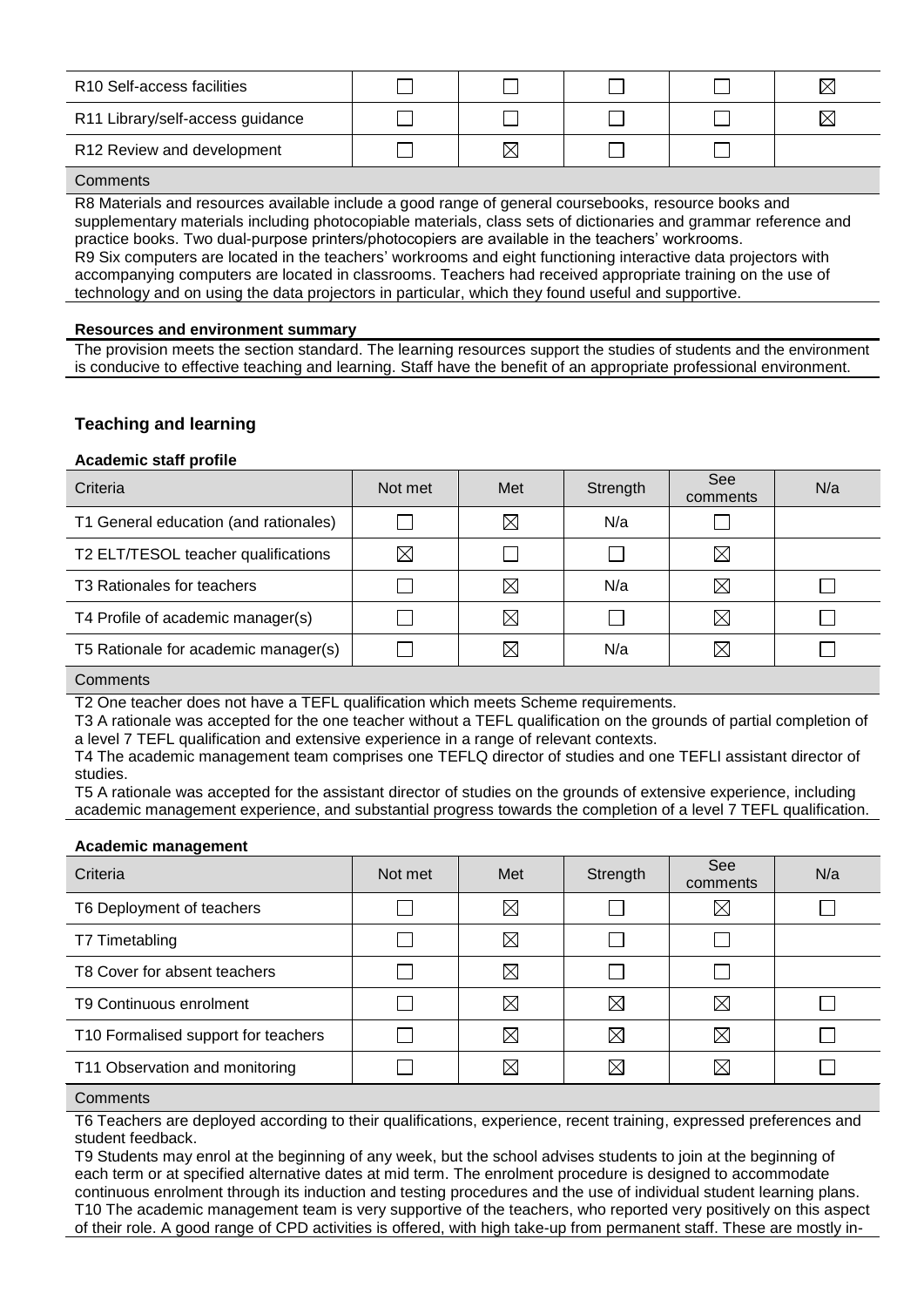house, with some outside activities supported, and assistance given for upgrading qualifications in approved cases. Peer observation is encouraged and takes place on a regular basis. Teachers share their experience and expertise through leading workshop sessions.

T11 All teachers are observed on an annual basis and detailed records are kept. Feedback on observations is of a high standard and teachers spoke highly of this. Observations are linked to appraisal and to continuing professional development.

## **Course design and implementation**

| Criteria                          | Not met | Met         | Strength | See<br>comments | N/a |
|-----------------------------------|---------|-------------|----------|-----------------|-----|
| T12 Principled course structure   |         | $\boxtimes$ |          | $\boxtimes$     |     |
| T13 Review of course design       |         | $\boxtimes$ |          |                 |     |
| T14 Course outlines and outcomes  |         | $\boxtimes$ |          |                 |     |
| T15 Study and learning strategies |         | $\boxtimes$ |          |                 |     |
| T16 Linguistic benefit from UK    |         | $\boxtimes$ |          | $\boxtimes$     |     |

#### **Comments**

T12 Detailed and comprehensive syllabuses are in use for courses of all types at all levels. These syllabuses are essentially statements of objectives and competences in terms of skills, language items and functions and are not presented in sequences for teaching or linked to materials. Teachers construct their own weekly plans of work, drawing on the syllabuses and taking the coursebook being used into account.

T16 Teachers are encouraged to use the local environment to enrich their students' learning experience and this occurs on a regular basis, being incorporated into teachers' plans of work.

#### **Learner management**

| Criteria                          | Not met | Met         | Strength    | See<br>comments | N/a      |
|-----------------------------------|---------|-------------|-------------|-----------------|----------|
| T17 Placement for level and age   |         | $\boxtimes$ |             | $\boxtimes$     |          |
| T18 Monitoring students' progress |         | $\boxtimes$ | $\boxtimes$ | $\boxtimes$     |          |
| T19 Examination guidance          |         | $\boxtimes$ |             |                 |          |
| T20 Assessment criteria           |         |             |             |                 | ⋉        |
| T21 Academic reports              |         | $\boxtimes$ |             |                 |          |
| T22 Information on UK education   |         | ⋉           |             | M               | $\times$ |

## **Comments**

T17 Placement testing consists of a multiple choice test, a sentence completion exercise, a writing test and a short individual oral test.

T18 Teachers produce monthly reports on student progress and these are uploaded onto the school's database. Progress tests take place every six weeks and are followed by one-to-one tutorials where student progress is reviewed and learning plans developed.

T22 A significant proportion of students intend to continue in mainstream UK education and the school has a dedicated advisor to counsel and assist students in selecting their future study destination and making suitable applications.

#### **Classroom observation record**

| Number of teachers seen        | 20        |
|--------------------------------|-----------|
| Number of observations         | 20        |
| Parts of programme(s) observed | All parts |

#### **Comments**

The inspectors observed parts of all courses running at the time of the inspection, including morning, lunchtime and afternoon classes and women-only classes.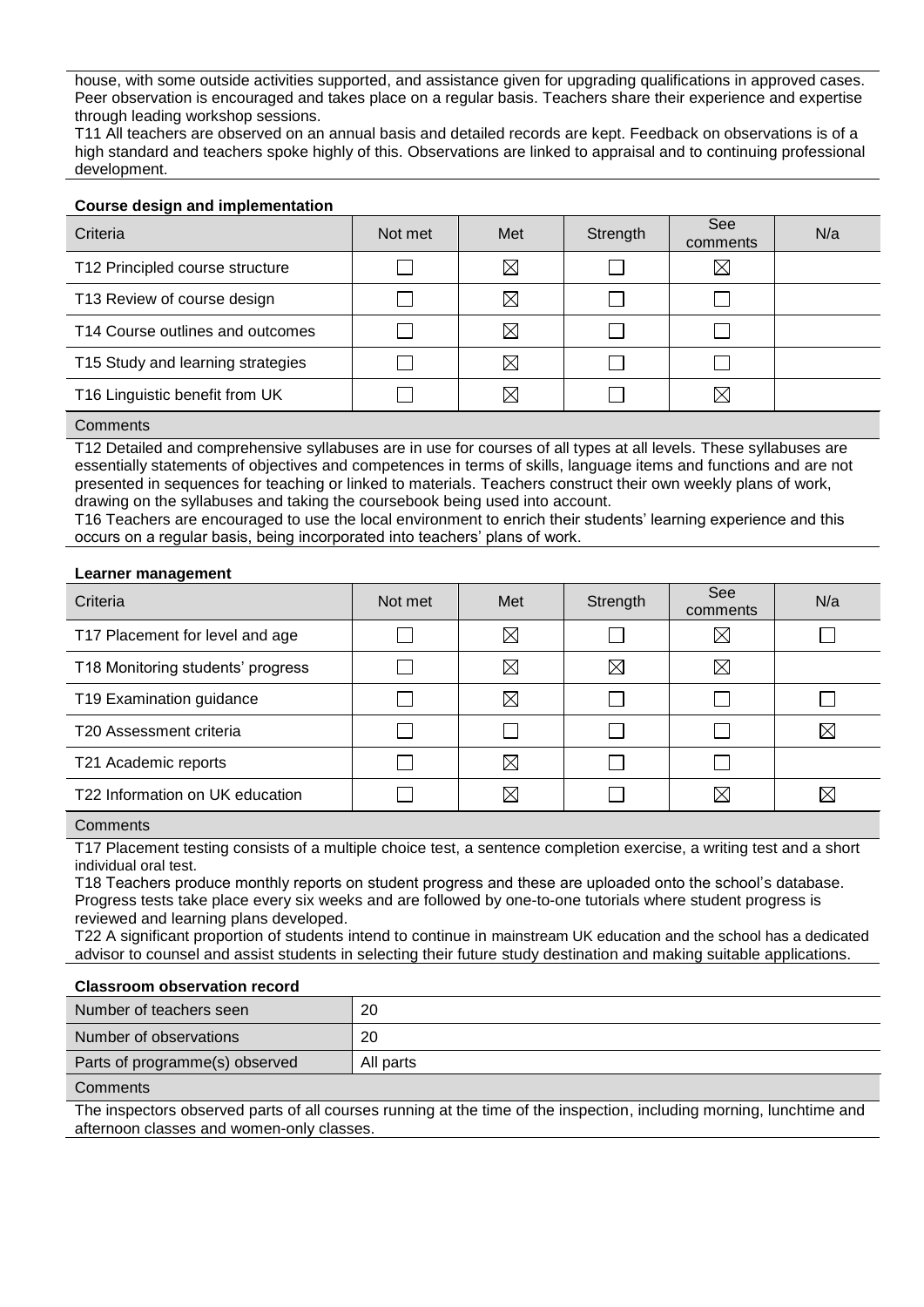## **Classroom observation**

| Criteria                                      | Not met | Met         | Strength    | See<br>comments | N/a |
|-----------------------------------------------|---------|-------------|-------------|-----------------|-----|
| T23 Models and awareness of<br>English in use |         | $\boxtimes$ | $\boxtimes$ | $\boxtimes$     |     |
| T24 Appropriate content                       |         | $\boxtimes$ | $\boxtimes$ | $\boxtimes$     |     |
| T25 Learning outcomes                         |         | $\boxtimes$ |             | ⊠               |     |
| T26 Teaching techniques                       |         | $\boxtimes$ | $\boxtimes$ | $\boxtimes$     |     |
| T27 Classroom management                      |         | $\boxtimes$ | $\boxtimes$ | $\boxtimes$     |     |
| T28 Feedback to students                      |         | $\boxtimes$ | $\boxtimes$ | $\boxtimes$     |     |
| T29 Evaluating student learning               |         | ⊠           |             | $\boxtimes$     |     |
| T30 Student engagement                        |         | $\boxtimes$ | $\boxtimes$ | $\boxtimes$     |     |

#### **Comments**

T23 Appropriate models of language were presented in meaningful contexts. Grammar items were clearly explained and word class was identified regularly. Attention was paid to pronunciation, word stress was marked on the board and practised and phonemic transcription was used to identify individual sounds and sound sequences.

T24 Lessons were topic based and contained interesting content which was motivating to students. A focus on listening and speaking skills reflected student needs and priorities. Examination preparation classes focused on equipping students with the skills required to perform well in the examinations that they were preparing to take. Teachers prepared detailed learner profiles and took cultural background into consideration.

T25 Lessons consisted of coherent sequences of activities leading to clearly-expressed learning outcomes. Lesson objectives were well matched to students' levels and interests.

T26 Teachers used a wide range of appropriate teaching techniques, including effective questioning and elicitation techniques, concept checking and creating opportunities for students to make active and meaningful use of the language that they were learning.

T27 Teachers used coursebooks effectively, in combination with their own input and produced well organised board work in most cases. Handouts, worksheets and visuals were used to good effect and classroom sets of dictionaries were used when appropriate. The interactive data projectors, where available, were put to good use. Varied patterns of interaction, pair work and small group work were in evidence throughout.

T28 There was a good level of error correction throughout and teachers used appropriate techniques of self correction, peer correction and teacher correction, followed up by practice of correct forms. Error correction was included in some lesson plans as a focus and in some lesson segments teachers noted down student error in free speaking activities for later attention.

T29 Teachers monitored students on a continuing basis, particularly when they were engaged in pair or small group work, and gave individual feedback and correction. There was revisiting of the content of previous lessons to gauge retention and effective use of concept checking for diagnostic purposes.

T30 Lessons were characterised by a positive, energetic atmosphere and students were fully engaged. There was a high level of active student participation. Teachers used nomination and in some lessons injected a welcome element of humour. In higher-level classes students took part in intelligent discussion, expressing sophisticated ideas and concepts in relation to their language level. Teachers genuinely responded to what students were saying and to how they were saying it.

## **Classroom observation summary**

The teaching observed ranged from satisfactory to very good, with the greater part of the teaching falling into the good and very good categories. Appropriate models of language were presented in meaningful contexts and grammar items were clearly explained. Lessons consisted of coherent sequences of activities, leading to clearlyexpressed learning outcomes. Lesson objectives were well matched to students' levels and interests. Teachers prepared detailed learner profiles and took cultural background into consideration. They used a wide range of appropriate teaching techniques and used coursebooks effectively, in combination with their own input. There was a good level of error correction throughout and teachers monitored students on a continuing basis. Lessons were characterised by a positive, energetic atmosphere with students fully engaged and participating actively. The teaching observed met the requirements of the Scheme.

## **Teaching and learning summary**

The provision meets the section standard and exceeds it in some respects. Teachers are appropriately qualified and experienced and are well supported in the school. Academic management is of a good standard and course design is appropriate to student needs and aspirations. Students are well managed and supported in their studies. The teaching observed met the requirements of the Scheme. *Academic management* and *Teaching* are areas of strength.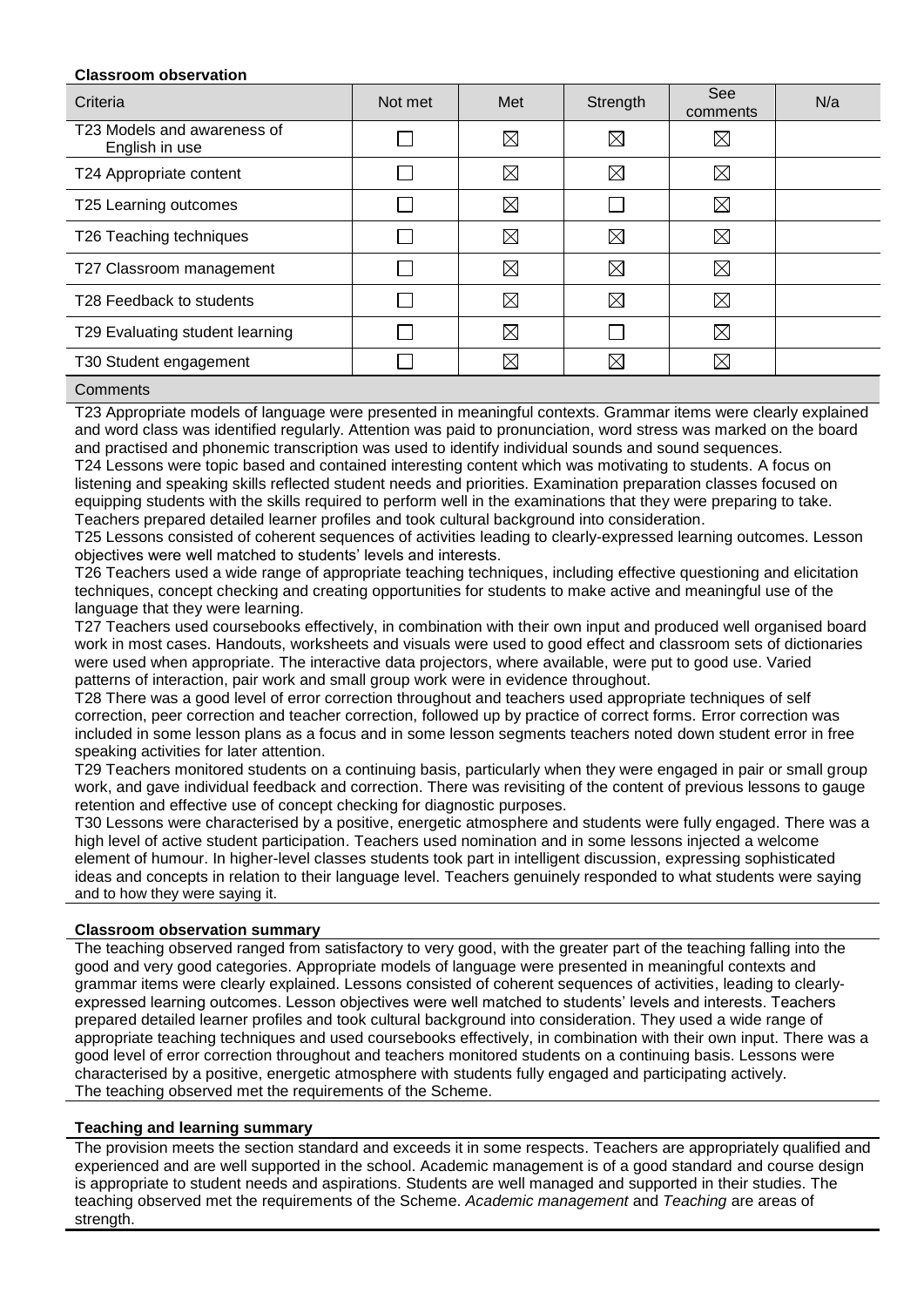## **Welfare and student services**

## **Care of students**

| Criteria                          | Not met | Met         | Strength    | See<br>comments | N/a |
|-----------------------------------|---------|-------------|-------------|-----------------|-----|
| W1 Safety and security onsite     |         | $\boxtimes$ | $\boxtimes$ | $\boxtimes$     |     |
| W <sub>2</sub> Pastoral care      |         | $\boxtimes$ | $\boxtimes$ | ⊠               |     |
| W3 Personal problems              |         | $\boxtimes$ |             | ⊠               |     |
| W4 Dealing with abusive behaviour |         | $\boxtimes$ | $\boxtimes$ | $\boxtimes$     |     |
| W5 Emergency contact number       |         | $\boxtimes$ | N/a         | $\boxtimes$     |     |
| W6 Transport and transfers        |         | $\boxtimes$ |             | $\boxtimes$     |     |
| W7 Advice                         |         | $\boxtimes$ |             |                 |     |
| W8 Medical and dental treatment   |         | $\boxtimes$ | N/a         | $\boxtimes$     |     |
|                                   |         |             |             |                 |     |

## **Comments**

W1 Safety and security is taken very seriously. Of the three school buildings, two are key-pad controlled (with the codes changed monthly) and the third houses the reception area, which is staffed at all times. Safety and security is a specific area in the health and safety officer's job description. She writes and regularly reviews premises risk assessments. Fire drills are held regularly and all other safety issues are checked at least annually. All staff and students wear lanyards and visitors are always signed in and out and asked to wear badges.

W2 Welfare is seen as the responsibility of all of the operations staff in reception and the student services office. The operations manager has received specialist training run by an external training organisation. Students expressed appreciation of the approachability and friendliness of all staff.

W3 Information about who students should see with personal problems is given at induction and can be found both in the student handbook and on the reception area's noticeboard.

W4 Policies and procedures for dealing with abusive behaviour are described in both the student and the staff handbooks. Further information is supplied on the staffroom wall and, by means of clear visuals, on classroom noticeboards. The school is addressing its responsibilities relating to the Prevent strategy very well, with an appropriate policy and risk assessments. It is taking effective steps both to train key staff and to raise awareness of the strategy in other staff and homestay hosts.

W5 The 24-hour emergency number is provided on student cards, in the student handbook and on each student's timetable.

W6 Clear and comprehensive information about the most appropriate forms of transport between the point of entry in the UK and the school or a student's accommodation is sent with the booking confirmation.

W8 Students are given clear advice about their rights regarding medical and dental treatment. Students staying in homestays are sent a list of doctors and dentists near to their homes.

## **Accommodation profile**

Comments on the accommodation seen by the inspectors

Homestay accommodation is organised by the school. The three homestays visited were of a high quality: hosts were very welcoming and the home environment matched the Scheme requirements in every way. The homes were within 20 minutes of the school by public transport. The one residence currently in use by students provided suitable accommodation. Students live in smart, ensuite rooms, with between four and six rooms clustered round a kitchen area.

#### **Accommodation: all types**

| Criteria                               | Not met | Met         | Strength | See<br>comments | N/a |
|----------------------------------------|---------|-------------|----------|-----------------|-----|
| W9 Services and facilities             |         | $\boxtimes$ |          |                 |     |
| W10 Accommodation inspected first      |         | $\boxtimes$ |          | $\boxtimes$     |     |
| W11 Accommodation re-inspected         |         | $\boxtimes$ |          |                 |     |
| W12 Accommodation registers            |         | $\boxtimes$ |          | $\boxtimes$     |     |
| W <sub>13</sub> Information in advance |         | $\boxtimes$ |          |                 |     |
| W14 Student feedback                   |         | $\boxtimes$ |          | $\boxtimes$     |     |
| W15 Meals in homestay/residences       |         | $\boxtimes$ |          |                 |     |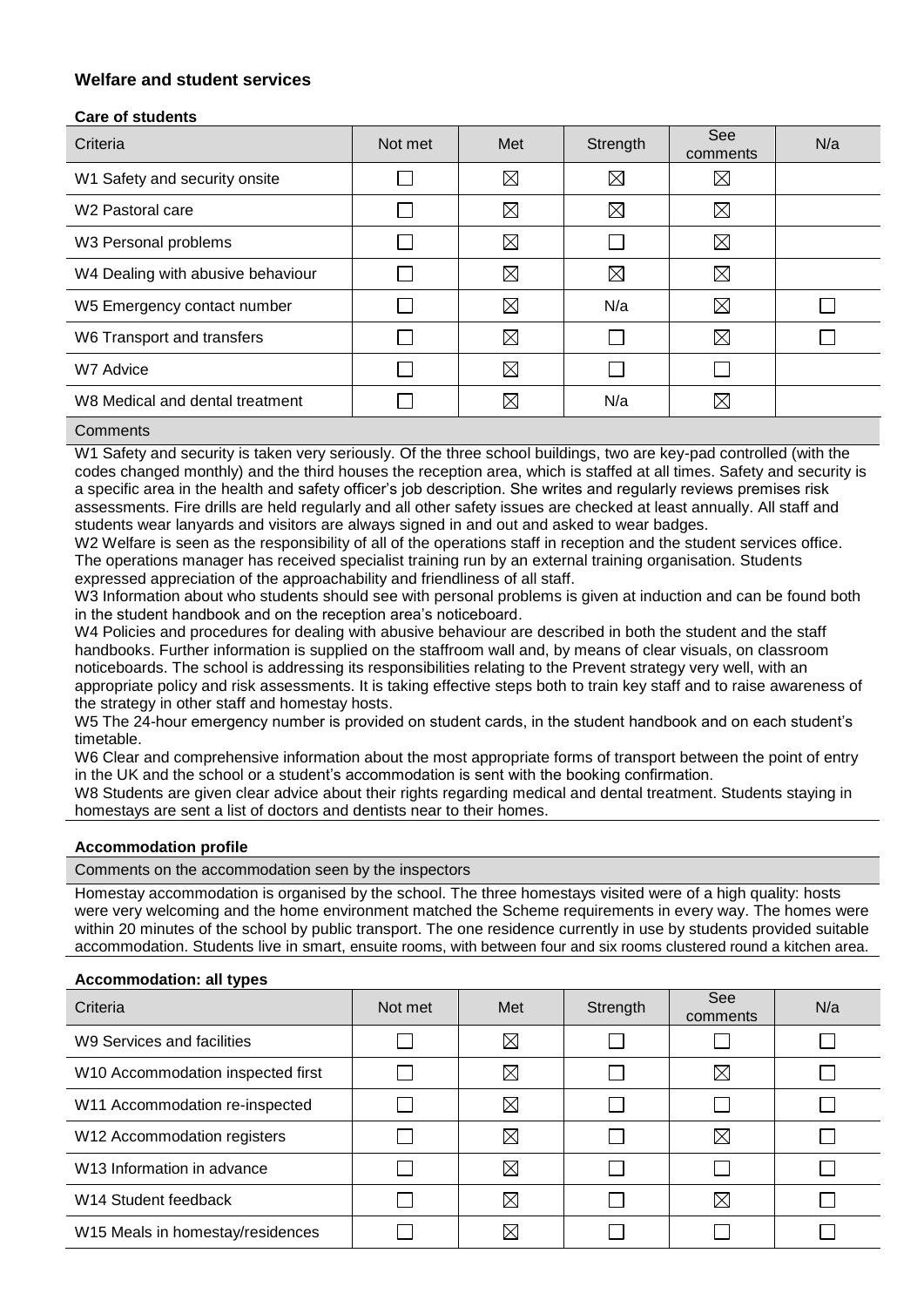W10 All accommodation is visited by the accommodation officer. The current officer took over from the previous, long-serving accommodation officer three months before the inspection and is in the process of visiting all homestay hosts. Checks are always made to see that fire risk assessments and gas safe certificates are in place. W12 Accommodation registers are kept up to date and include records of fire risk assessments and gas safe certificates.

W14 Students are asked for feedback on their first day and again at the end of their first week. Records are kept of any action taken.

#### **Accommodation: homestay**

| Criteria                                   | Not met | Met         | Strength | See<br>comments | N/a |
|--------------------------------------------|---------|-------------|----------|-----------------|-----|
| W <sub>16</sub> No more than four students |         | $\boxtimes$ | N/a      |                 |     |
| W17 Rules, terms and conditions            |         | $\boxtimes$ |          | $\boxtimes$     |     |
| W <sub>18</sub> Shared bedrooms            |         | $\boxtimes$ | N/a      |                 |     |
| W19 Students' first language               |         | $\boxtimes$ | N/a      | ⊠               |     |
| W20 Language of communication              |         | $\boxtimes$ | N/a      |                 |     |
| W21 Adult to welcome                       |         | $\boxtimes$ | N/a      |                 |     |
|                                            |         |             |          |                 |     |

**Comments** 

W17 Two homestay host handbooks (one for hosts taking under 18s) include rules, terms and conditions, with clear booking and cancellation arrangements.

W19 Where hosts are known to take students from other organisations, the accommodation officer monitors who is staying when she places her own students.

#### **Accommodation: residential**

| Criteria     | Not met | Met         | Strength | See<br>comments | N/a |
|--------------|---------|-------------|----------|-----------------|-----|
| W22 Cleaning |         | $\boxtimes$ |          |                 |     |
| W23 Health   |         | $\boxtimes$ |          |                 |     |
| Comments     |         |             |          |                 |     |

None.

#### **Accommodation: other**

| AUUUIIIIUUUUUUII. UUIUI     |         |             |          |                 |             |
|-----------------------------|---------|-------------|----------|-----------------|-------------|
| Criteria                    | Not met | Met         | Strength | See<br>comments | N/a         |
| W24 Information and support |         | $\boxtimes$ |          | $\boxtimes$     |             |
| W25 Other accommodation     |         |             | N/a      |                 | $\boxtimes$ |
| Comments                    |         |             |          |                 |             |

W24 Advice is given to students planning to move into bed-sits or flats.

#### **Leisure opportunities**

| Criteria                               | Not met | Met         | Strength    | <b>See</b><br>comments | N/a |
|----------------------------------------|---------|-------------|-------------|------------------------|-----|
| W <sub>26</sub> Information and access |         | $\boxtimes$ | $\boxtimes$ | $\boxtimes$            |     |
| W27 Leisure programmes                 |         | $\boxtimes$ |             |                        |     |
| W28 Health and safety                  |         | $\boxtimes$ | $\boxtimes$ | $\boxtimes$            |     |
| W29 Responsible person                 |         | $\boxtimes$ |             |                        |     |
| $\sim$ $\sim$ $\sim$                   |         |             |             |                        |     |

**Comments** 

W26 The school provides a weekly programme of organised trips and activities for all students. The school is also building up a portfolio of excursion information and guidance sheets for students wishing to go on trips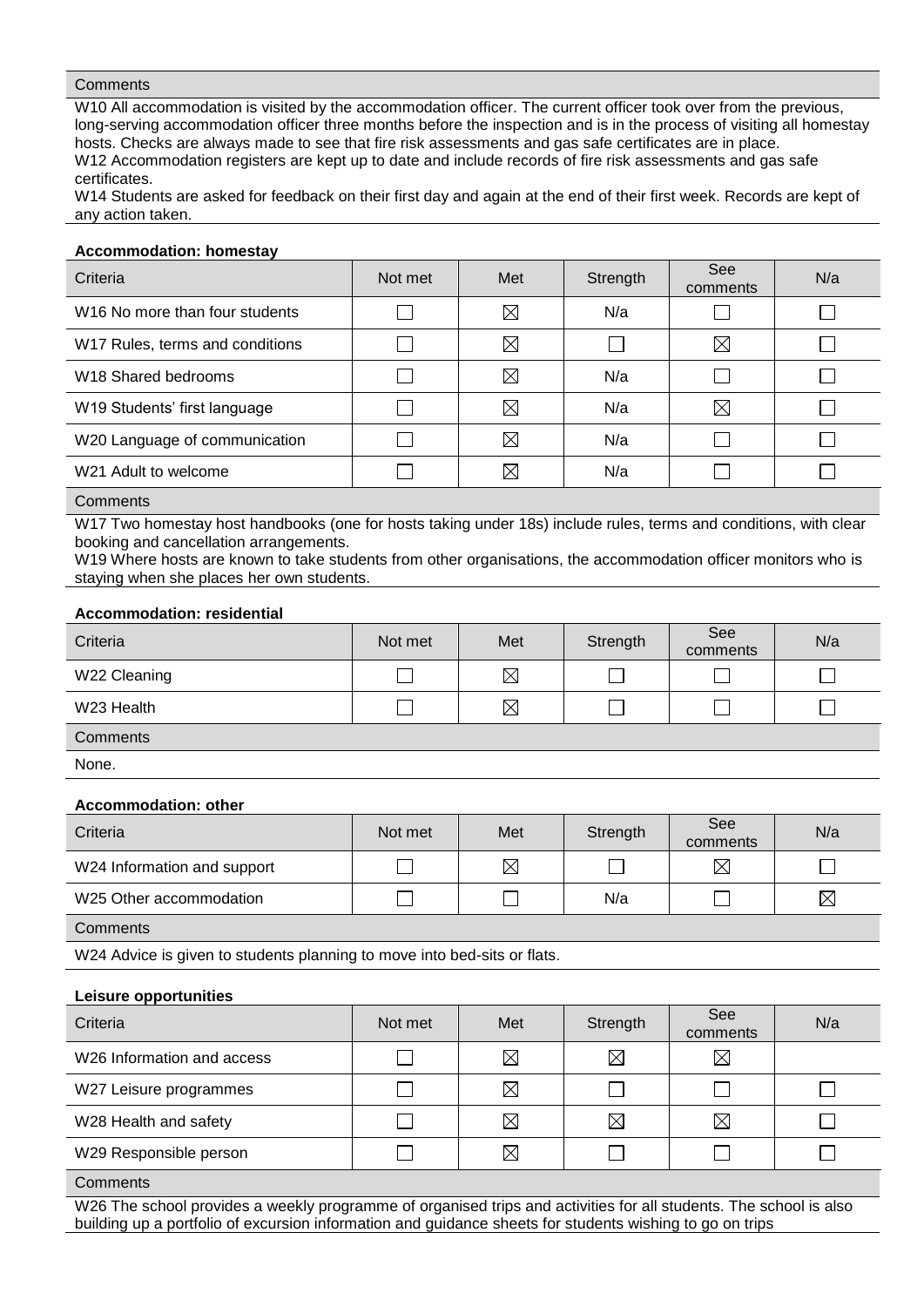independently – for example, to the Lake District, to the Cotswolds or to Bristol. Social media are used to disseminate information about social, cultural and sporting events in the Cardiff area. Other opportunities include the school's conversation club and meeting native speakers through local organisations. W28 Risk assessments are produced by trained staff and these are updated regularly in response to feedback from staff leading trips. Risk assessments cover under 18s' unsupervised free time.

#### **Welfare and student services summary**

The provision meets the section standard and exceeds it in some respects. The needs of students for security, pastoral care, information and leisure activities are well met. The accommodation provided is suitable and the management of the accommodation systems works to the benefit of students. *Care of students* and *Leisure opportunities* are areas of strength..

## **Care of under 18s**

| Criteria                                                              | Not met     | Met         | Strength    | See<br>comments | N/a |
|-----------------------------------------------------------------------|-------------|-------------|-------------|-----------------|-----|
| C1 Safeguarding policy                                                |             | $\boxtimes$ |             | $\boxtimes$     |     |
| C2 Guidance and training                                              |             | $\boxtimes$ | $\boxtimes$ | $\boxtimes$     |     |
| C3 Publicity                                                          |             | $\boxtimes$ |             | $\boxtimes$     |     |
| C4 Recruitment procedures                                             | $\boxtimes$ |             | N/a         | $\boxtimes$     |     |
| C5 Safety and supervision during<br>scheduled lessons and activities  |             | $\boxtimes$ |             |                 |     |
| C6 Safety and supervision outside<br>scheduled lessons and activities |             | $\boxtimes$ |             | $\boxtimes$     |     |
| C7 Accommodation                                                      |             | $\boxtimes$ |             | $\boxtimes$     |     |
| C8 Contact arrangements                                               |             | ⊠           | N/a         |                 |     |

#### **Comments**

There were three under 18s in the school at the time of the inspection. All three were 17 and were studying in adult classes. Two of them were staying with members of their own families and the third was in a homestay. In the previous six months, the school had had eight individual under 18s, including the three at the school at the time of the inspection, all of whom studied in adult classes. In 2015, there were three groups of under 18s. The first group, of 27 students, stayed in a youth hostel. Those students who were under 16 were taught in closed groups, while the other students studied in adult classes. The second group of 15 students stayed in homestays and again were taught in closed groups other than the older students who studied in adult classes. The third group of 17 students all stayed in homestays and studied in closed groups.

C1 The safeguarding policy is well written and includes appropriate procedures to ensure the safety and well-being of students under the age of 18. A named member of staff is responsible for implementing the policy. There is no guidance on handling delayed DBS checks.

C2 All staff have access to the policy in full and are also given a simplified version. Homestay hosts also receive a simplified version. Awareness is raised through e-mails and newsletters. The teachers took part in a quiz on safeguarding and health and safety as part of their training. All staff have done basic training and key members of staff have completed either advanced or specialist training.

C3 The description on the website of the level of care and support given to students under 18 is not very accessible and does not go into sufficient detail. However, information sent to parents or legal guardian as part of the booking process gives more information. A parental consent form, when signed, is taken as proof that the parent or legal guardian has read and understood the limits to supervision of 16-17 year olds on adult courses.

C4 The information sent to prospective teaching staff does not consistently mention the fact that all gaps in CVs must be explained satisfactorily, that proof of identity will be required and that reference requests will ask specifically whether there is any reason the applicant should not be engaged in situations involving responsibility for, or substantial access to, under 18s. Suitability checks are carried out on all members of staff but, currently, only

on the main householder in homestay accommodation. C6 All students receive a very useful information for under 18s leaflet when they arrive. They sign this document and complete a checklist as proof that they have read and understood the contents.

C7 All individual under 18s have to stay either in homestays or with members of their own family. Groups of under 18s may be accommodated in hostels or residences but are always accompanied by group leaders.